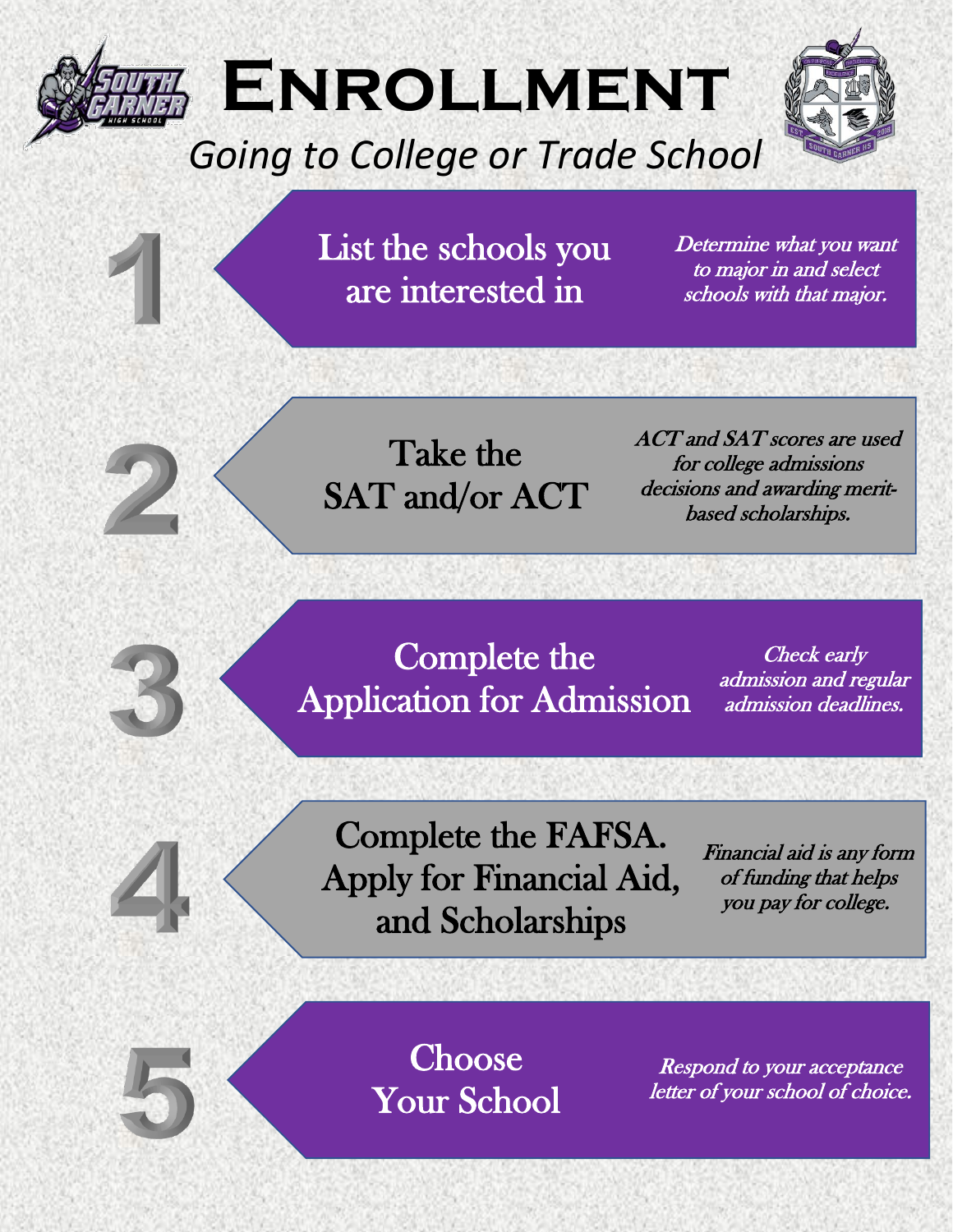

# **Employment**

## *Ready for the Workforce*



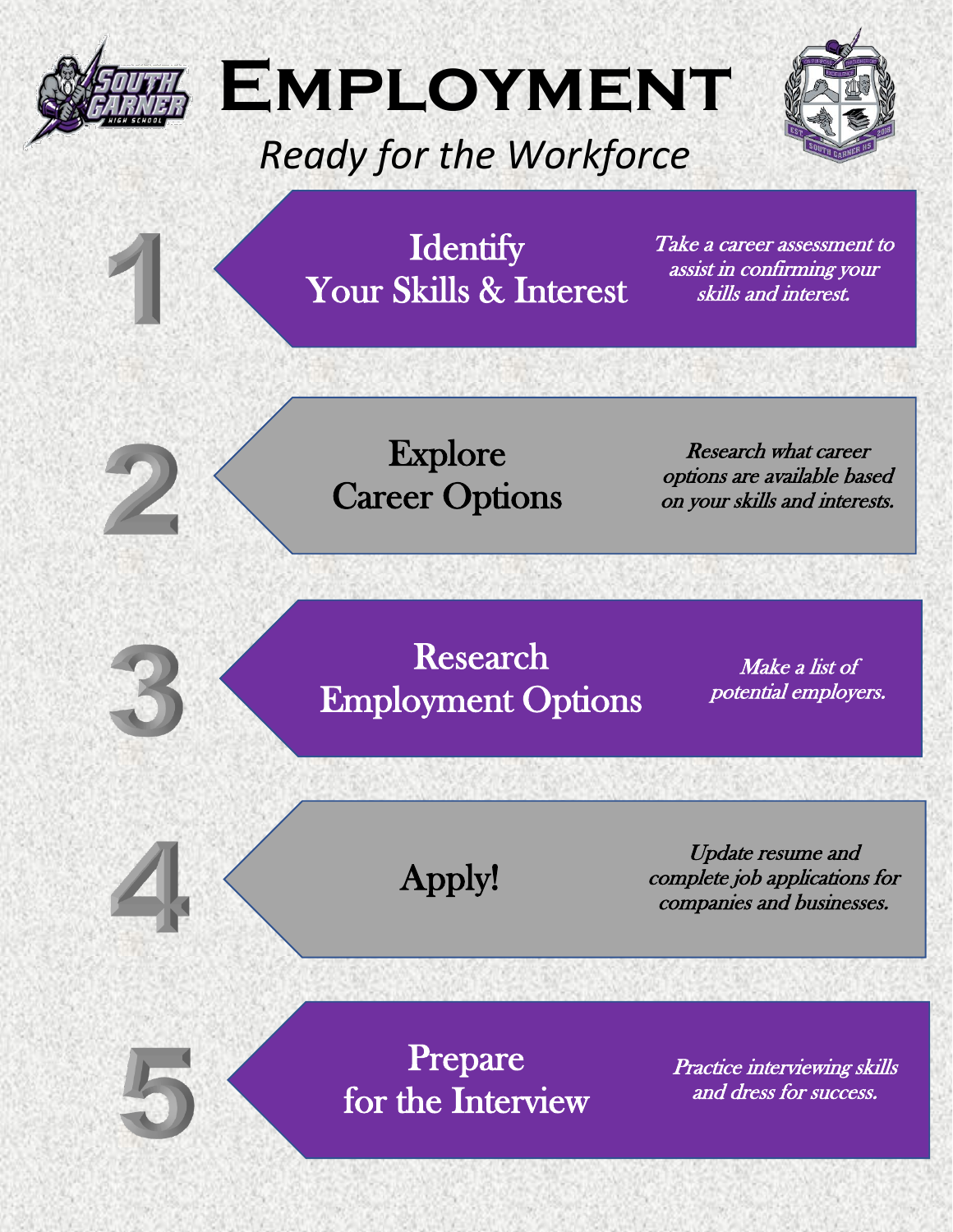

#### Network & Market Yourself

Connect with a mentor and other people that believe in your solution.



Launch Your Business!

Build your clientele and continue to market yourself and your business.